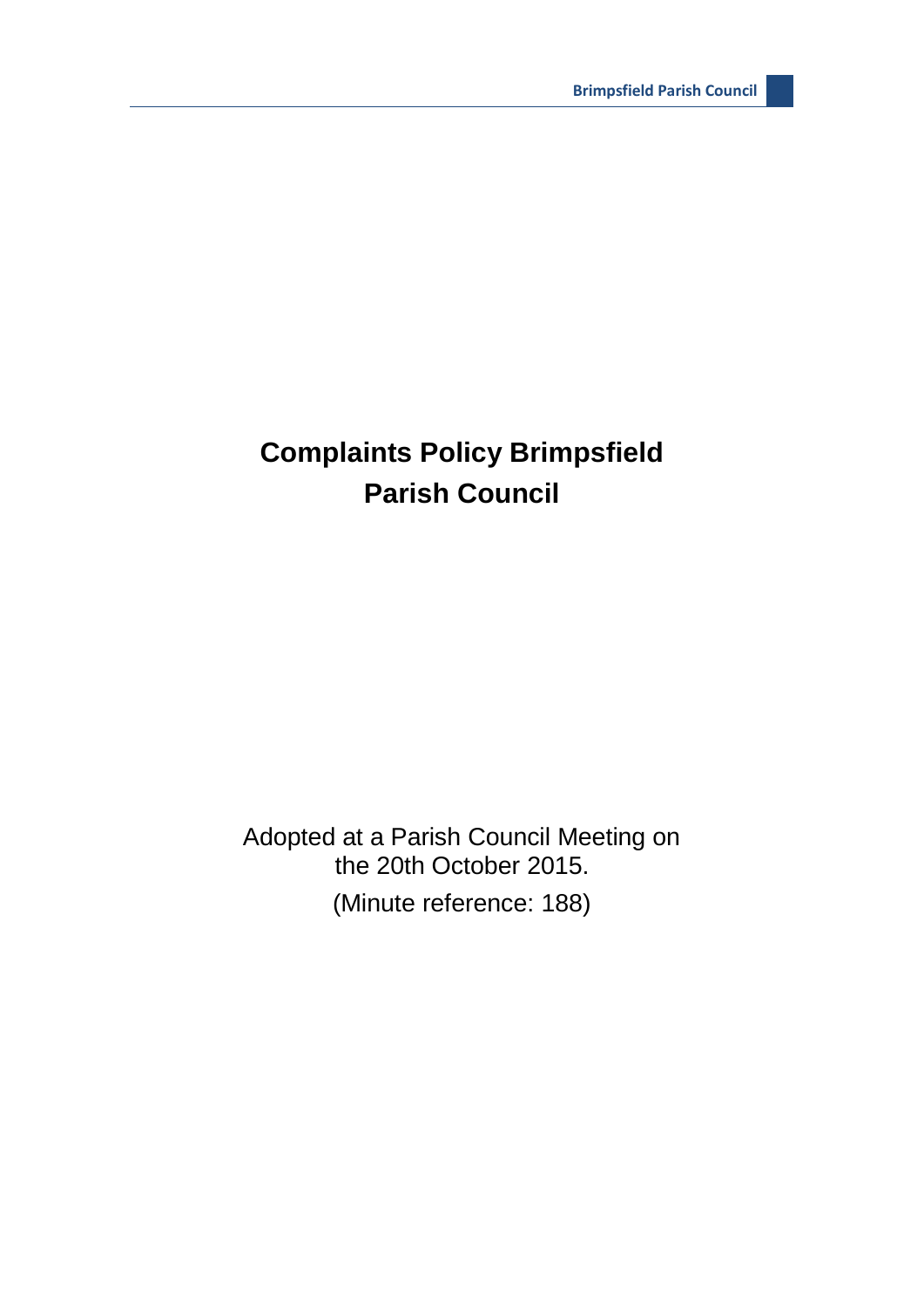- 1. This Policy sets out procedures for dealing with any complaints that anyone may have about the Parish Council's **administration and procedures**. Councillors are covered by the Code of Conduct and complainants should be advised to contact the Monitoring Officer at Cotswold District Council for further information relating to complaints against individual members. Complaints against **policy decisions** made by the Council shall be referred back to Council, but note standing order 8 of the Council's Standing Orders which says that issues shall not be reopened for six months.
- 2. If a complaint relates to procedures or administration as practised by the Council's employees the complainant should be asked to put the complaint in writing to the Clerk to the Council and be assured that it will be dealt with promptly after receipt.
- 3. If the complainant prefers not to put the complaint to the Clerk to the Council he or she should be advised to put it to the Chairman of the Council.
- 4. (a) On receipt of the written complaint the Chairman of the Council or the Clerk to the Council (except where the complaint is about his or her own actions), shall try to settle the complaint directly with the complainant. This shall not be done without first notifying the person complained against and giving him or her an opportunity to comment. Efforts should be made to attempt to settle the complaint at this stage.

(b) Where the Clerk to the Council or the Chairman of the Council receives a written complaint about the Clerk to the Council's own actions, he or she shall refer the complaint to the Chairman of the Council. The Clerk to the Council shall be notified and given an opportunity to comment.

- 5. The Clerk to the Council or Chairman of the Council shall report to the next meeting of the Council any written complaint disposed of by direct action with the complainant.
- 6. The Clerk to the Council or Chairman of the Council shall bring any written complaint that has not been settled to the next meeting of the Council. The Clerk to the Council shall notify the complainant of the date on which the complaint will be considered and the complainant shall be offered an opportunity to explain the complaint orally. (Unless such a matter may be related to Grievance, Disciplinary or Standard Board proceedings that are taking, or likely to take place when such a hearing may prejudice those hearings when the complaint will have to be heard under Exempt Business to exclude any member of the public or the press, or deferred on appropriate advice received).
- 7. Seven clear working days prior to the meeting, the complainant shall provide the council with copies of any documentation or other evidence, which they wish to refer to at the meeting. The council shall similarly